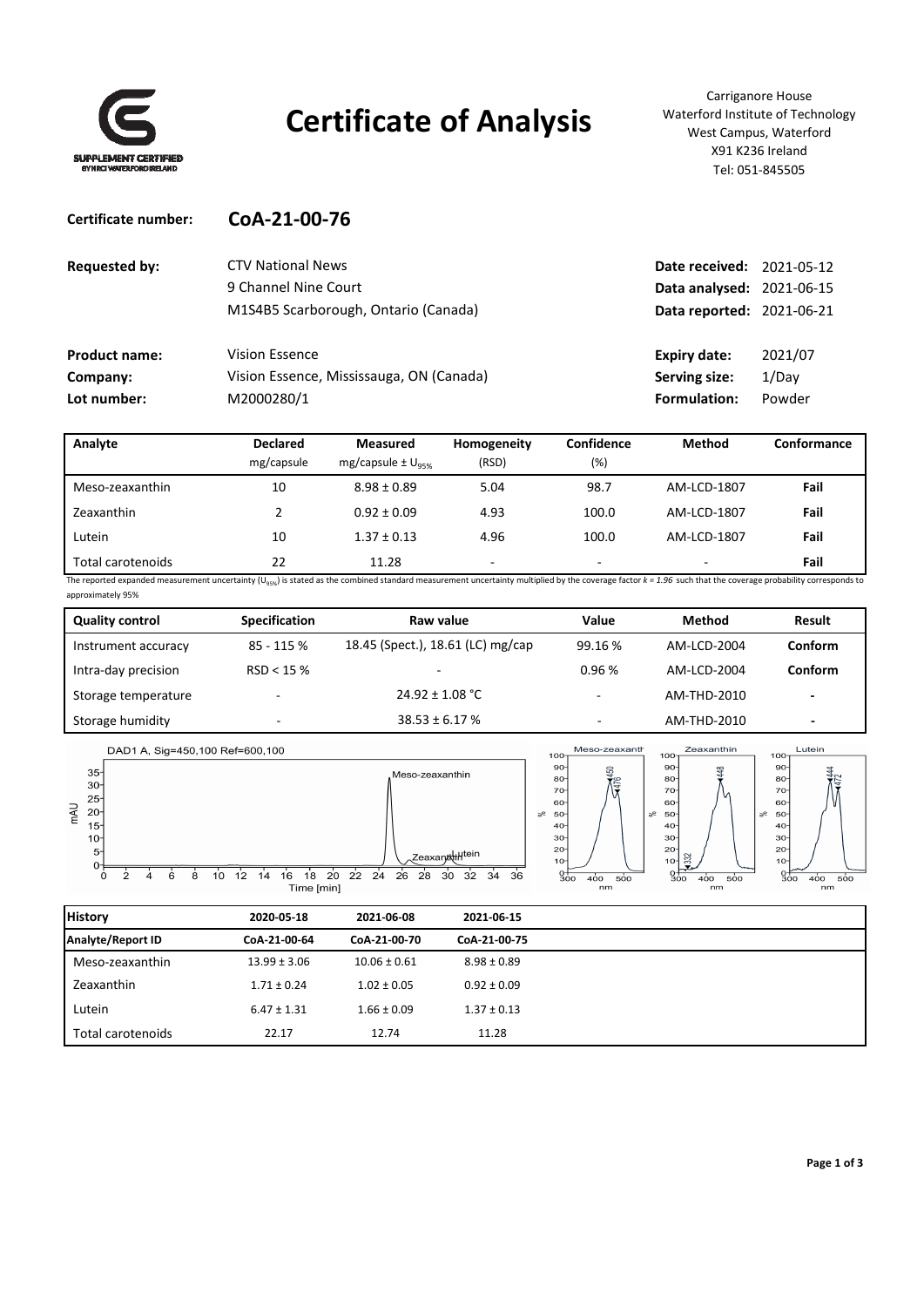





The present analysis is the third we carry out on Vision Essence with Lot number M2000280/1. This analysis has been performed four weeks after opening the bottle.

In the graph above, we have represented the concentration of meso-zeaxanthin, zeaxanthin and lutein per capsule at time zero, week three and week four after opening the product. The rate of degradation of each of these carotenoids in this product after opening can be observed.

We want to note that the analyzed bottle contains 90 capsules, a supply for three months of treatment. After four weeks of opening the bottle, the total amount of carotenoids measured is half of that measured in the first analysis (11.28 mg of total carotenoids in week four versus 22.17 mg of total carotenoids in the first analysis). The conservation conditions of the product are 25 °C and 35 ‐ 40 % humidity.

In our previous analyses of this product, we concluded that Vision Essence with Lot number M2000280/1 fails to comply with Supplement Certified criteria and also fails to comply with the Quality of Natural Health Products Guide by the Natural and Non‐prescription Health Products Directorate (NNHPD), Health Canada (May 1st, 2015).